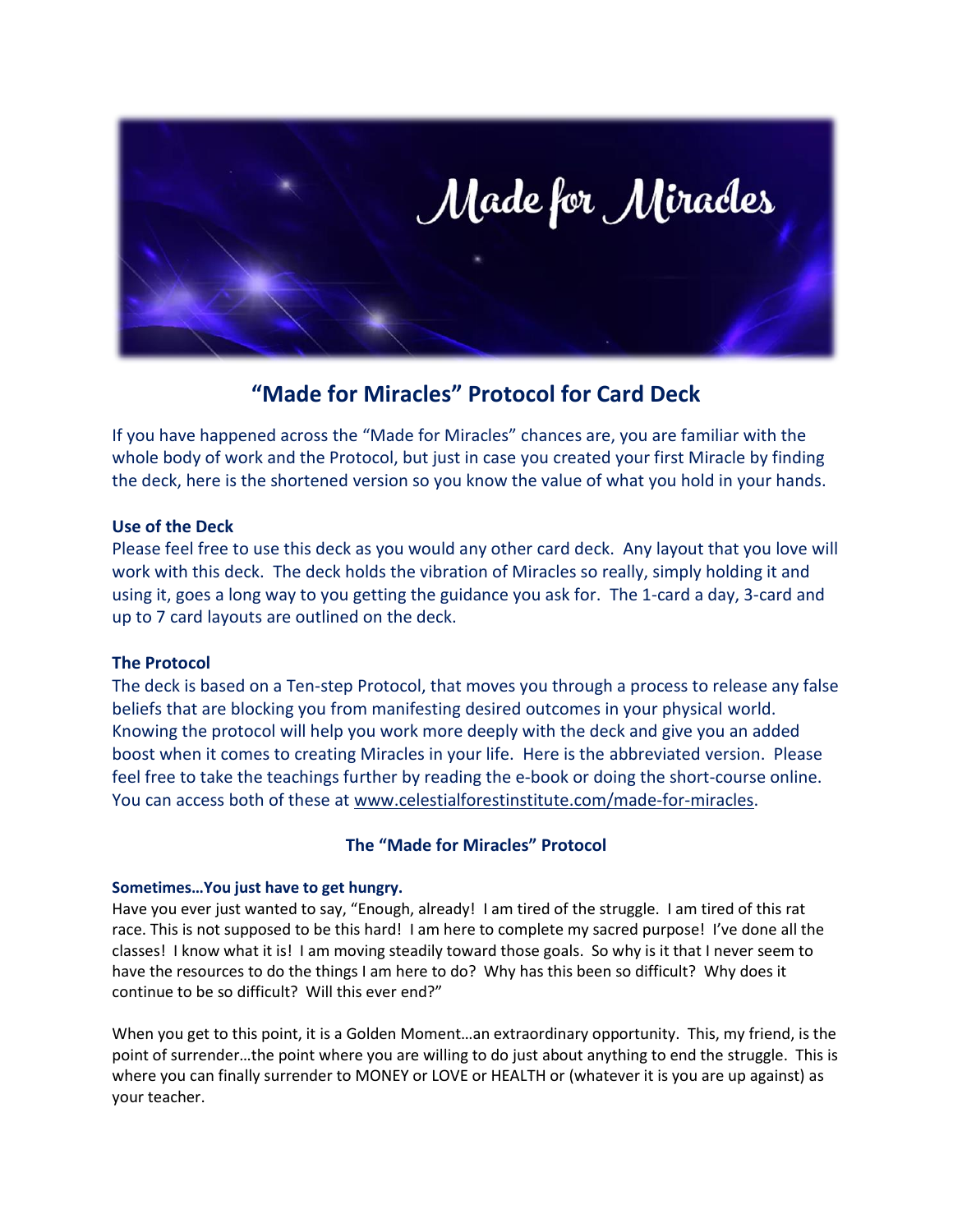#### **STEP 1: SURRENDER**.

If you are truly ready to end the struggle, then it is time to commit to releasing MONEY as an adversary, and letting MONEY be your friend…your teacher. So do it, right now. Take a deep breath and let go. Let go of trying to figure it out. Let go of doing it all yourself. Let go of beating yourself up when you don't do it right, or don't have enough, when the books don't balance, or the paycheck is not big enough. Surrender and let MONEY or LOVE or WHATEVER YOU ARE UP AGAINST, be your friend and ally. Feel this viscerally in your body. Drop the struggle. Even if just for a moment.

Say out loud: *Ok, I surrender. What, "in God's name" have you been trying to teach me? I surrender. Show me. I am willing to see differently.* Then write down everything that comes in your journal.

## **STEP 2: GETTING CLEAR**

Once you have figured out why the Universe is trying to get your attention, it's time to get really clear on what you want. What equals RICH to you? So this may not be a money issue for you at all. In fact, you can use this strategy for anything…any place where your life is jerking your chain. So it might not be a money crisis. It could be a time crunch, a relationship dilemma or heaven forbid, a health crisis…or a myriad of other things. Whatever it is, it has your attention and it is distracting you from what you came here to do. If that is the case, then it is time to do something about it.

## *IN LIFE, YOU GET WHAT YOU HAVE THE COURAGE TO ASK FOR!*

In order to move forward, we have to understand this fundamental rule: WE WERE MADE FOR MIRACLES! We are here to perform them…EVERYDAY! Every dream and desire that you have was placed in your heart for a reason, and everything in heaven and earth wants to conspire to make it happen. If you desire it, you were meant to have it. A miracle is just a shift in perception. Once you change your mind, the physical form has to manifest. So the question in this step is:

*In a perfect world, if you could have anything you wanted, the life of your dreams, your perfect end to*  whatever existential crisis you are experiencing right now, what would it be? Then write down everything that comes in your journal.

#### **STEP 3: OBSERVATION**

As I alluded to in the last step, once you get real with yourself, everything that you have ever thought about why you don't deserve to have what you want is going to reveal itself. If it doesn't happen during the above exercise, just wait for it. It will. You may find you need to carry a little notebook around with you so you can jot them down. You want to ferret out every last one. If you need a question to prompt you for this step it would be:

## *Why don't I believe I can have what I say I desire? Why don't I think I deserve it? What is the story I have been telling myself? Where does it come from?*

Beware, most of these ideas may sound really valid to you. After all, you have been letting them keep you stuck up to now. So you may have them rooted really deeply. This is where you begin to look at where they came from. *What were the stories you grew up with?* Where did they come from? What events around money or love or health or whatever your difficulty is, are still emblazoned in your mind? What emotions come up around those stories? What did they cause you to believe about yourself? Which of these belief systems are still running and how do they cause you to behave? What do they trigger in you, and what actions do you respond with? Get all this down on paper. Write the story of your life with Money…….or Love……….or relationships……….or health………….or weight………..whatever miracle you want to work on!

## **STEP 4: FORGIVE OTHERS AND FORGIVE YOURSELF**

*"Miracles are everyone's right, but purification is necessary first."* - A Course in Miracles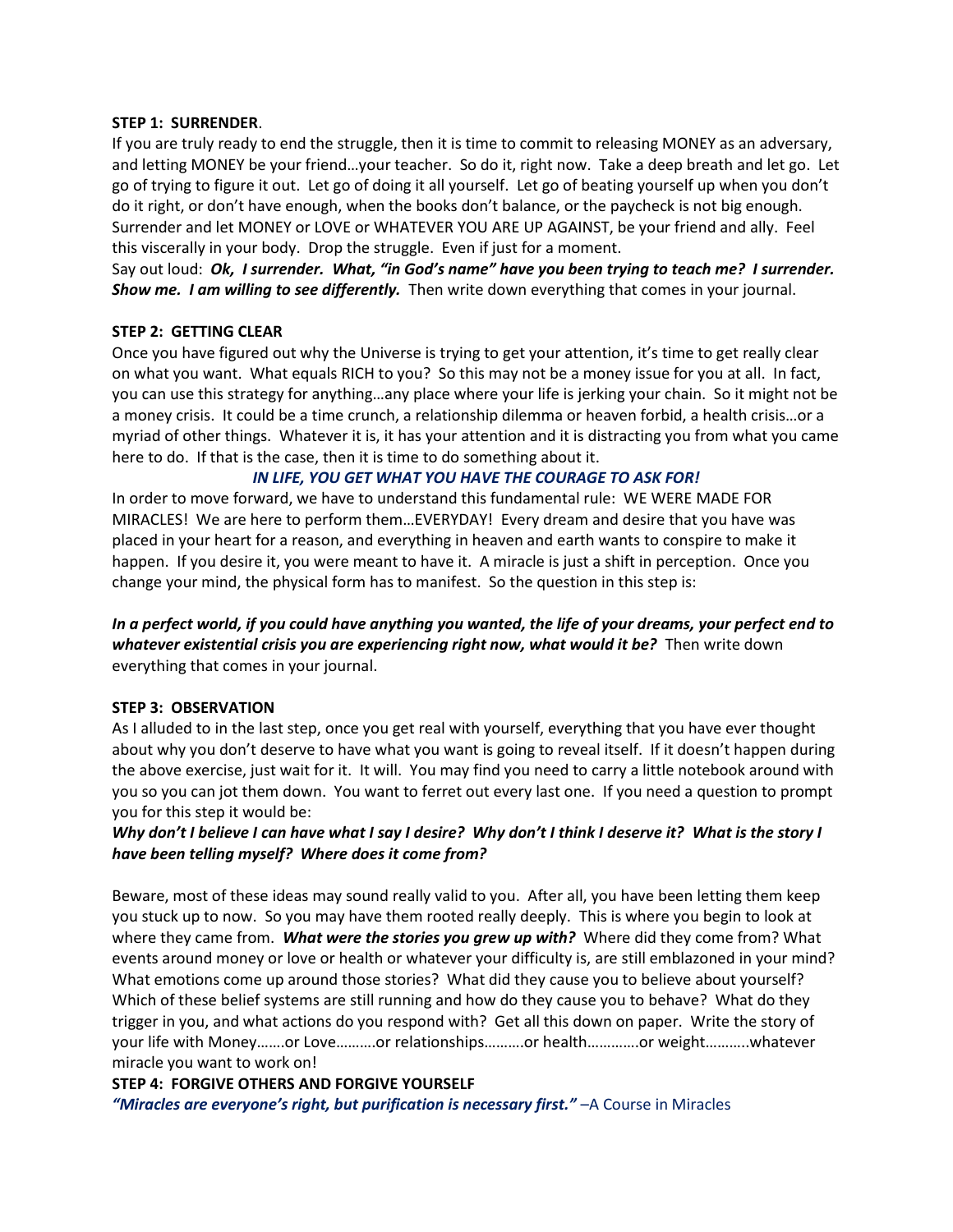As you are going through the list of all the reasons why you should not have what you desire, you, no doubt have come across memories of events that have caused you to feel this way. Maybe you grew up poor. Or there was co-dependency or alcoholism, or abuse, or negativity, or food addictions, or….I could go on, but you get the idea. These stories usually involve other people. In order to get this mindset totally out of your system, the first step is to make peace with those who helped you embrace these faulty beliefs. Then you need to make peace with yourself, holding them so long and making yourself miserable in the process.

This step may not be as easy as it sounds. In fact, it might not even sound easy to you. But I have two invaluable tools that can help you do it and I advise you to use them both!

#### Hoʻoponopono

## *"Miracles are natural signs of forgiveness. Through miracles you accept Divine forgiveness by extending it to others."* -A Course in Miracles

Ho'oponopono is [a Hawaiian](https://en.wikipedia.org/wiki/Hawaii) practice o[f reconciliation](https://en.wiktionary.org/wiki/reconciliation) an[d forgiveness.](https://en.wikipedia.org/wiki/Forgiveness) The Hawaiian word translates into English simply as *correction*, with the synonyms *manage* or *supervise*, and the antonym *careless*. This practice has its roots in the Huna tradition. It has been made popular among healing circles because of the powerful transformation it can create.

#### Here's the process:

Whenever a place for healing presents itself in your life, open to the place where the hurt resides within you. After identifying this place, with as much feeling as you can, say the below four statements:

- I'm sorry
- Please forgive me.
- Thank you
- I Love you

This process is greatly enhanced when you write it down as if you are having a conversation with the other person. For instance:

"Mom, I am sorry that you had to grow up in poverty and had to experience so much fear from not having a mom all your life, Please forgive me for judging you and the way you raised me because you never had a healthy example of a parent. Thank you for all you gave me and how hard you worked to support me and give me life experience that has made me the person I am. I love you."

When you do this, its like emotional surgery. You can literally feel the shift inside of you. Things start to untangle. Things begin to move. Then the next step is to move the energy and retrain the negative thought patterns with EFT: Emotional Freedom Technique.

**Emotional Freedom Technique (EFT)** is a revolutionary treatment method that offers healing from physical and emotional pain and disease. Without the use of needles, this form of acupuncture uses the fingertips to stimulate energy points on the body.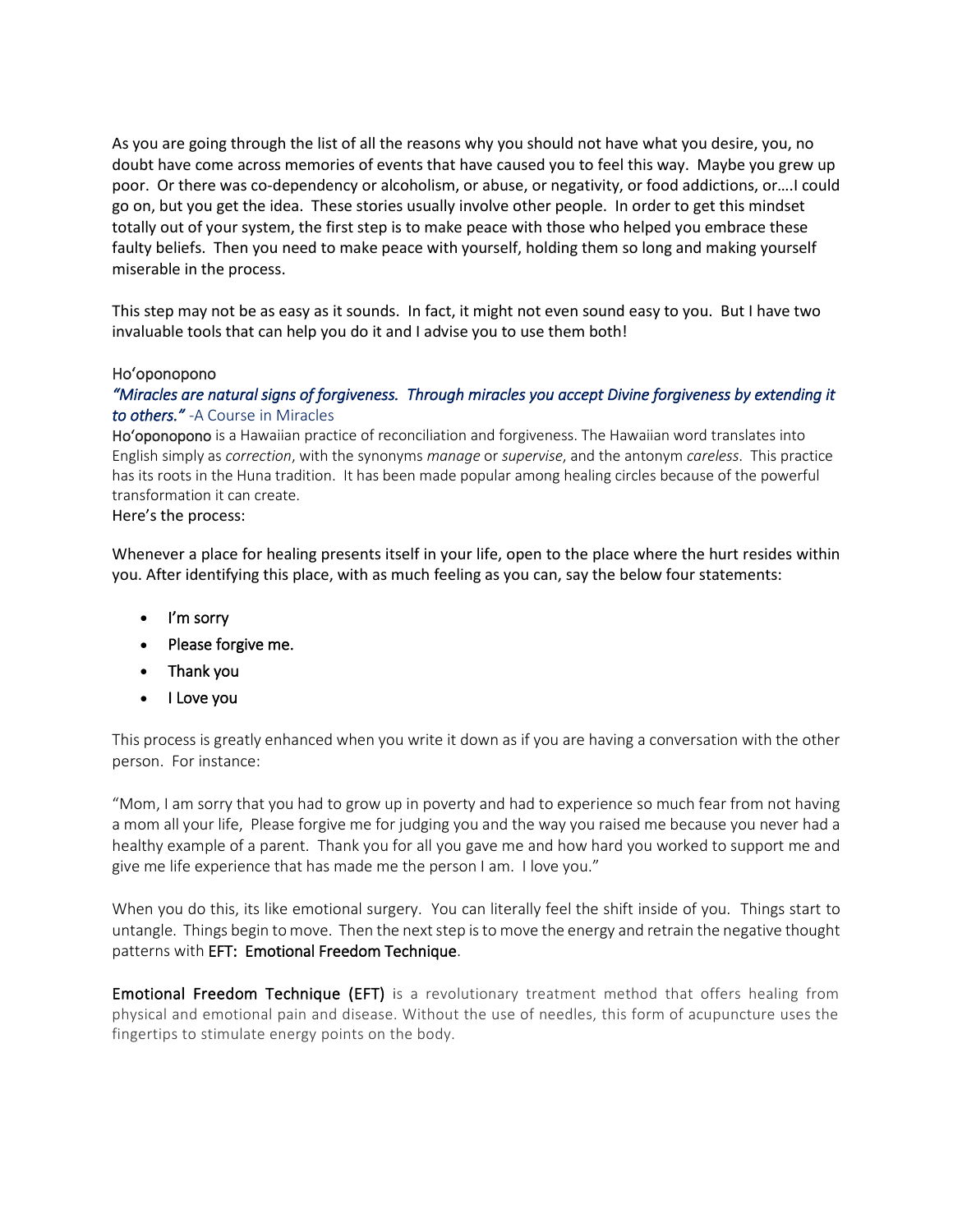

# **EFT HOW-TO CHART**

Focus on the distress you want to resolve. If you have several issues you want to work on, focus on the one that's most stressful right now.

Assign a Subjective Units of Distress (SUD) to the problem. On a scale of 1 (lowest) to 10 (highest), rate how intense the distress is.

Create a setup statement. "Even though I [state<br>the problem], I deeply love and completely accept myself." Repeat the statement aloud 3 times while tapping on the fleshy part of the outside of the hand with the four fingers of the other hand.

Tap around the points. Tap lightly about five to seven times on each point in the illustration, starting at the top of the head and ending at the underarm point.

While tapping on the points, say aloud to yourself a short reminder phrase to keep the focus on the issue you're tapping on.

Remeasure your SUD level. After you complete a round or two of tapping, re-visit your initial distress. What SUD number would you give it now? If you're not yet at 0, begin the process again. The goal is to get your SUD to 0.

#### **STEP 5: RECOGNIZE AND REFRAME**

## *"Miracles bear witness to the truth. They are convincing because they arise from conviction."* -A Course in Miracles

Once you have done the above exercises, you will have removed much of the emotional baggage around these false beliefs. You will also have begun to let go of them and reprogram your mind to embrace your value and worth. This will make this next step much easier. Once again, you want to get that list of false beliefs and ask this question:

#### *"Is it true? Is it really true that I don't deserve…?*

Obviously, the answer is going to be "no." But if it isn't true, *"What is the truth?"*

You want to begin to have a new outlook…to begin to see things differently. So as you are pondering these truths, a helpful prayer to pray is this:

*"I humbly ask for a miracle. Please, help me to see things differently. I am willing to see differently."* Once you have prayed that prayer, just begin writing. You will be amazed at what will flow out on the paper. This is your new mindset. Your new way of thinking and being. Write your new story of how your life will unfold. And if nothing comes, then move on to the next step. It will. For now, you have cleared a ton of room and it is time to put some more positive energy in its place.

#### **STEP 6: THINK AND BELIEVE THE NEW THOUGHT**

## *"Miracles restore the mind to its fullness. By atoning for lack, they establish perfect protection…Miracles are examples of right thinking, aligning your perceptions with truth as Divinely created."*—A Course in Miracles

This is the real work. Once we have cleared the debris it is time to begin to reprogram that thought into our brain. I like to really go deep and program my subconscious for success. The golden rule about this is repetition. Obviously when you begin, you may experience resistance. But just commit, to reading the following every day for the next six weeks. In the morning when you do your work and in the evening before bed. See if you don't see some positive changes.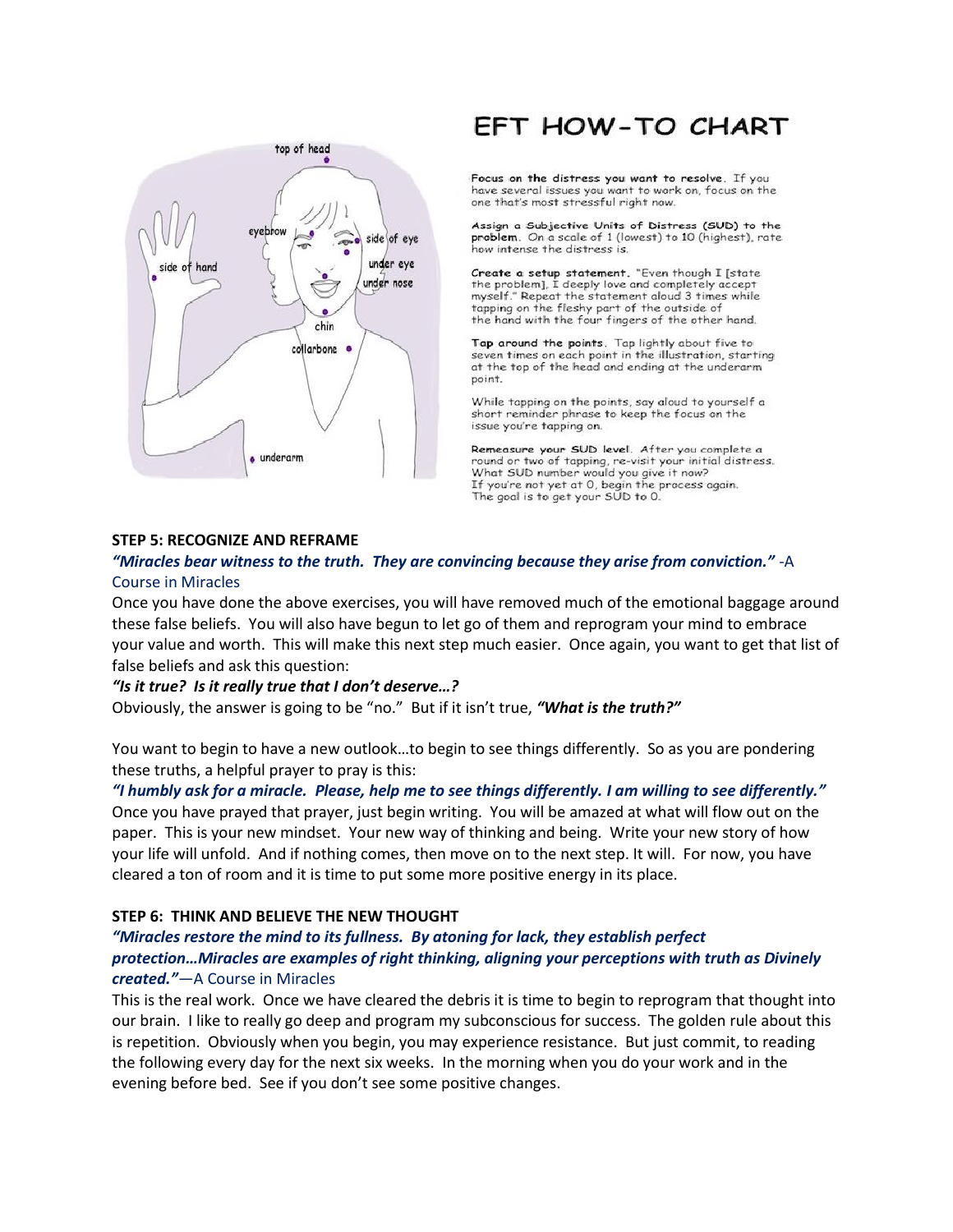(Note: Substitute whatever word resonates for you with regard to Divine Source. It could be God's Wealth or Creator's Wealth or Universal Wealth or the Goddess's Wealth, Mother Earth's Wealth, Divine Source's Wealth or even LOVE. Just make sure it feels good and true for you.)

#### *"I am now writing into my subconscious mind the idea of Love's Wealth."*

*"I know that God-Goddess is the Source of my supply. I know that God-Goddess is the Life Principle within me and I know that I am alive, and all my needs are met in every moment of time and in every point of space. God-Goddess's wealth flows freely, joyously and ceaselessly into my experience and I give thanks for God/Goddess's riches forever circulating in my experience. God-Goddess is my instant supply, meeting all of my needs right now."*

*"I am born to succeed. I am born to create miracles. The infinite wisdom within me cannot fail. Divine law and order govern my life. Divine peace fills my soul. Divine Love saturates my mind. Infinite intelligence guides me in all ways. Divine Creator's riches flow to me freely, joyously, endlessly, and ceaselessly. I am moving forward in all ways, spiritually, financially, physically, mentally and emotionally."*

## *"I know these truths are sinking into my subconscious mind and I know and believe they will grow. Divine Source is my supply. I am infinitely guided in all ways. The Goddess always opens a new door." "A miracle is a correction introduced into false thinking…It acts as a catalyst, breaking up erroneous perception and reorganizing it properly."* – A Course in Miracles

You can also support yourself with short simple affirmations that you can recite throughout the day whenever you think about it. What to supercharge your practice? Do these on a mala! Here are some examples:

I am worthy of receiving every desire in my heart. I am here to do sacred work, and that work is always supported. The Universe is conspiring to manifest my desires always. I am ready for the next step. I know that I am always supported. I am worthy of my every desire. I know I am being guided.

#### **STEP 7: Believe and Vibrate with the New Thought**

## We have to KNOW that whatever our goal or intention is, whatever miracle we are working to create, IT IS DONE. IT IS HAPPENING!

This is the step where we through everything we have got at it. We meditate on it. We imagine ourselves as if what we desire has already happened. We think about it and feel it every day! This step will also begin to show you where your vibration needs to raise. You may begin to raise your vibration, and people or events may cross your path that are just the opposite of what you are holding. For instance, a random bill comes in the mail or a sudden accident happens that requires funds to fix. This is where we become hyper-vigilant at moving the energy quickly. Once we have cleared out as much as we have cleared, our ego will try to throw things at us to put us back to what we are used to. We need to get efficient of recognizing what is happening and getting ourselves back to our high vibe. (Check out the Made for Miracles book for more "how-to's" on this one!